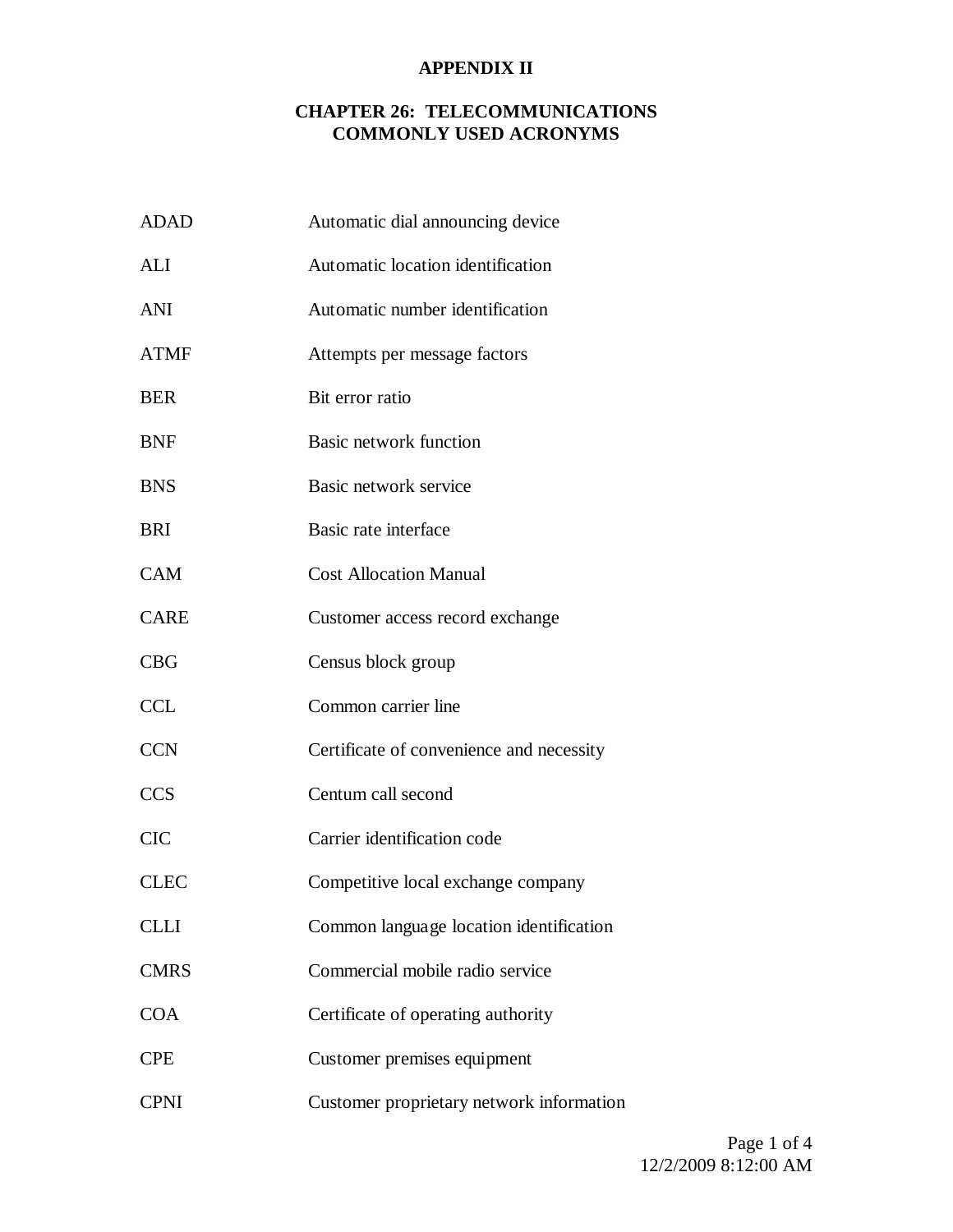| CS          | Competitive service                              |
|-------------|--------------------------------------------------|
| <b>CTU</b>  | Certificated telecommunications utility          |
| <b>CWIP</b> | Construction work in progress                    |
| <b>DEM</b>  | Dial equipment minutes                           |
| <b>DCTU</b> | Dominant certificated telecommunications utility |
| <b>DPL</b>  | Decision point list                              |
| DS          | Discretionary service                            |
| EAS         | Extended area service                            |
| <b>EDP</b>  | Equipment distribution program                   |
| <b>ELCS</b> | Extended local calling service                   |
| E-rate      | Educational percentage discount rates            |
| <b>ETP</b>  | Eligible telecommunications provider             |
| <b>FCC</b>  | <b>Federal Communications Commission</b>         |
| <b>FR</b>   | <b>Financial Review</b>                          |
| <b>FSO</b>  | Foreign serving office                           |
| <b>FX</b>   | Foreign exchange                                 |
| <b>GAAP</b> | Generally accepted accounting principles         |
| <b>HCA</b>  | High cost assistance                             |
| <b>HUB</b>  | Historically underutilized business              |
| <b>ILEC</b> | Incumbent local exchange company                 |
| <b>ISDN</b> | Integrated services digital network              |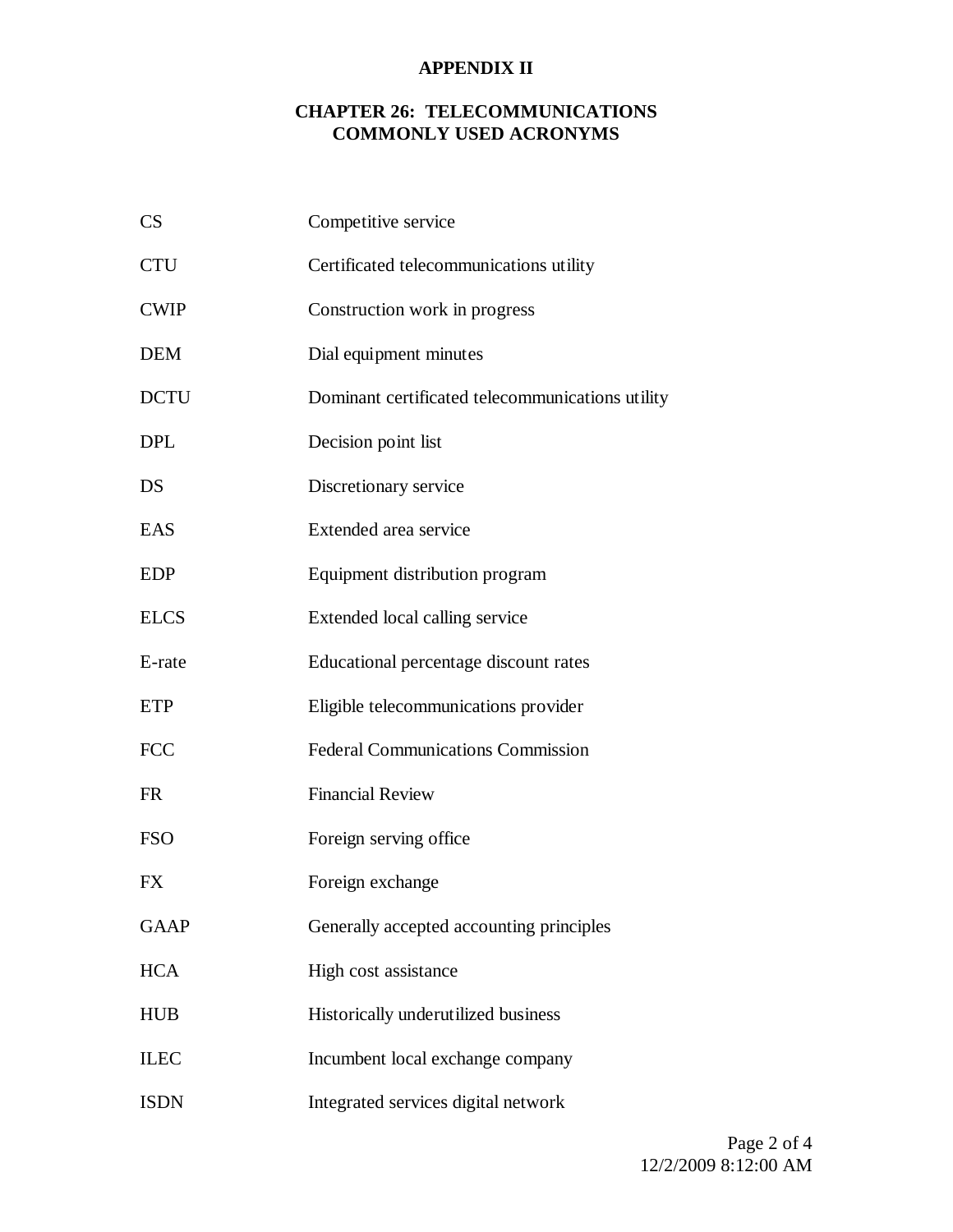| <b>IXC</b>  | Interexchange carrier                        |
|-------------|----------------------------------------------|
| <b>LATA</b> | Local access and transport area              |
| <b>LEC</b>  | Local exchange company                       |
| <b>LIDB</b> | Line identification database                 |
| <b>LRIC</b> | Long run incremental cost                    |
| <b>MOU</b>  | Minutes of use                               |
| <b>MTS</b>  | Message toll services                        |
| <b>NCTA</b> | Non-conversation time additives              |
| <b>NWS</b>  | <b>National Weather Service</b>              |
| O&M         | <b>Operation and Maintenance</b>             |
| <b>OLS</b>  | Originating line screening                   |
| <b>OPD</b>  | Office of Policy Development                 |
| <b>OPEB</b> | Post retirement benefits other than pensions |
| <b>ORA</b>  | <b>Office of Regulatory Affairs</b>          |
| <b>OSP</b>  | Operator service provider                    |
| <b>PIC</b>  | Primary interexchange carrier                |
| PIU         | Percent interstate usage                     |
| <b>PLTS</b> | Prepaid local telephone service              |
| PRI         | Primary rate interface                       |
| <b>PTAS</b> | Pay telephone access service                 |
| <b>PTS</b>  | Pay telephone service                        |